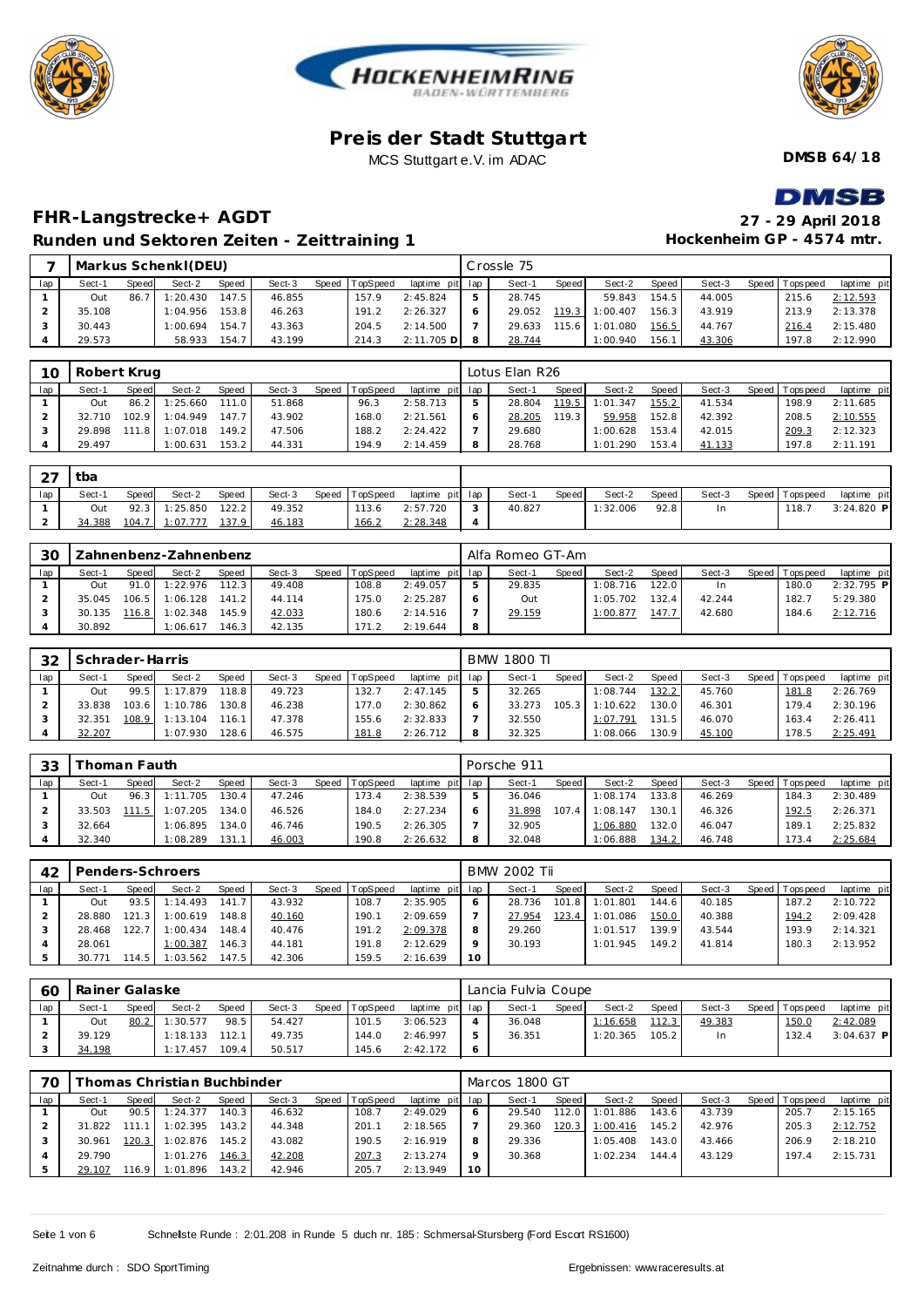





**DMSB 64/18**

## **DMSR**

## **FHR-Langstrecke+ AGDT 27 - 29 April 2018 Runden und Sektoren Zeiten - Zeittraining 1**

| 27 - 29 April 2018        |
|---------------------------|
| Hockenheim GP - 4574 mtr. |

| 71  |        | Tobias Fauth |          |       |        |       |          |                 |    | Porsche 911 |       |          |                    |        |                 |             |
|-----|--------|--------------|----------|-------|--------|-------|----------|-----------------|----|-------------|-------|----------|--------------------|--------|-----------------|-------------|
| lap | Sect-1 | Speed        | Sect-2   | Speed | Sect-3 | Speed | TopSpeed | laptime pit lap |    | Sect-1      | Speed | Sect-2   | Speed              | Sect-3 | Speed Tops peed | laptime pit |
|     | Out    | 105.1        | 1:13.183 | 133.3 | 49.695 |       | 120.1    | 2:39.131        | 5. | 31.161      | 116.9 | 1:04.810 | 137.4              | 45.071 | 192.5           | 2:21.042    |
|     | 31.940 | 114.5        | 1:06.004 | 136.9 | 45.250 |       | 191.8    | 2:23.194        |    | 30.913      | 117.0 | 1:04.754 | 135.0              | 45.664 | 192.2           | 2:21.331    |
|     | 31.035 | 117.5        | 1:05.396 | 136.0 | 45.653 |       | 186.5    | 2:22.084        |    | 31.401      |       | 1:04.998 | 137.4              | 45.423 | 192.5           | 2:21.822    |
|     | 31.106 |              | 1:05.716 | 135.0 | 45.022 |       | 187.8    | 2:21.844        | 8  | 31.478      |       | 1:04.612 | 136.5 <sub>1</sub> | 44.473 | 193.2           | 2:20.563    |

| 85  | Portmann-Lehner<br>TopSpeed<br>Sect-2<br><b>Speed</b><br>Sect-3<br>Speed  <br>Sect-1<br><b>Speed</b><br>137.6<br>43.782<br>103.3<br>1:09.401<br>145.4<br>Out |       |          |       |        |  |       |                 | <b>BMW 2002</b> |        |          |        |        |                 |              |
|-----|--------------------------------------------------------------------------------------------------------------------------------------------------------------|-------|----------|-------|--------|--|-------|-----------------|-----------------|--------|----------|--------|--------|-----------------|--------------|
| lap |                                                                                                                                                              |       |          |       |        |  |       | laptime pit lap | Sect-1          | Speed  | Sect-2   | Speed  | Sect-3 | Speed Tops peed | laptime pit  |
|     |                                                                                                                                                              |       |          |       |        |  |       | 2:27.147        | 28.626          | 121.6  | 1:01.676 | 149.4  | In     | 190.8           | $2:18.873$ P |
|     | 29.269                                                                                                                                                       | 122.4 | 1:01.541 | 144.2 | 40.865 |  | 188.2 | 2:11.675        | Out             | 113.81 | 1:03.164 | 148.81 | 41.198 | 185.9           | 3:36.732     |
|     | 28.635                                                                                                                                                       | 122.9 | 1:00.426 | 146.7 | 40.652 |  | 188.2 | 2:09.713        | 30.249          |        | 1:01.160 | 146.1  | 42.054 | 189.5           | 2:13.463     |
|     | 28.766                                                                                                                                                       |       | 59.941   | 146.9 | 41.569 |  | 190.1 | 2:10.276        | 29.497          |        | 1:00.310 | 147.   | 43.566 | 189.8           | 2:13.373     |

| O1  |        | l iro Mäkinen |          |                    |        |       |          |                 |    | <b>BMW 2002</b> |       |          |       |        |                 |              |
|-----|--------|---------------|----------|--------------------|--------|-------|----------|-----------------|----|-----------------|-------|----------|-------|--------|-----------------|--------------|
| lap | Sect-1 | Speed         | Sect-2   | <b>Speed</b>       | Sect-3 | Speed | TopSpeed | laptime pit lap |    | Sect-1          | Speed | Sect-2   | Speed | Sect-3 | Speed Tops peed | laptime pit  |
|     | Out    | $\mathcal{D}$ | 1:06.682 | 142.9              | 40.968 |       | 170.1    | 2:18.712        |    | 30.726          |       | 1:01.334 | 146.9 | 40.816 | 189.1           | 2:12.876     |
|     | 28.185 |               | 59.685   | 149.4 <sub>1</sub> | 39.839 |       | 197.4    | 2:07.709        |    | 27.809          | 124.1 | 59.263   | 148.4 | 40.179 | 193.9           | 2:07.251     |
|     | 29.862 | 118.9         | 1:01.910 | 141.5              | 40.498 |       | 190.5    | 2:12.270        |    | 30.479          |       | 1:11.589 | 127.5 | 46.117 | 141.7           | 2:28.185     |
|     | 28.663 |               | 1:04.878 | 142.5              | 46.590 |       | 165.7    | 2:20.131        |    | 32.454          |       | 1:13.700 | 120.0 | In.    | 130.4           | $2:39.467$ P |
|     | 28.051 |               | 1:01.077 | 144.0              | 39.980 |       | 193.2    | 2:09.108        | 10 |                 |       |          |       |        |                 |              |

| റ്റ | Frierichs-Depta |       |        |       |        |                |                 |   | Ford Mustang |       |         |       |        |                |             |
|-----|-----------------|-------|--------|-------|--------|----------------|-----------------|---|--------------|-------|---------|-------|--------|----------------|-------------|
| lap | Sect-           | Speed | Sect-2 | Speed | Sect-3 | Speed TopSpeed | laptime pit lap |   | Sect-        | Speed | Sect-2  | Speed | Sect-3 | Speed Topspeed | laptime pit |
|     | Out             |       | .542   | 136.2 | 46.039 | 151.5          | 26.755          | - | 32.488       |       | :04.508 | 145.9 | 44.736 | 166.4          | 2:21.732    |

| 99  |        |              | Schreyer-Neunkirchen |       |           |                |                 | Porsche 2.5 ST |       |          |       |        |                 |             |
|-----|--------|--------------|----------------------|-------|-----------|----------------|-----------------|----------------|-------|----------|-------|--------|-----------------|-------------|
| lap | Sect-1 | <b>Speed</b> | Sect-2               | Speed | Sect-3    | Speed TopSpeed | laptime pit lap | Sect-1         | Speed | Sect-2   | Speed | Sect-3 | Speed Tops peed | laptime pit |
|     | Out    | 108.7        | 1:09.315             | 143.6 | 44.134    | 157.2          | 2:24.867        | Out            | 121.3 | 1:03.019 | 142.5 | 45.399 | 191.2           | 4:51.185    |
|     | 29.610 |              | 1:01.184             | 150.8 | 43.496    | 206.9          | 2:14.290        | 29.021         | 120.5 | 59.845   | 153.6 | 41.966 | 213.0           | 2:10.832    |
|     | 29.466 | 15.8         | 1:00.505             | 147.3 | 42.524    | 210.5          | 2:12.495        | 28.853         |       | 1:49.713 | 150.6 | 40.764 | 211.8           | 2:59.330    |
|     | 29.065 |              | 59.351               | 151.3 | <b>In</b> | 211.4          | $2:17.735$ P    | 29.273         |       | 58.863   | 154.1 | 41.223 | 209.7           | 2:09.359    |

| 102 | Baumann-Wittke |       |          |       |        |                  |                 |         | Porsche 914/6 |       |          |       |        |                |             |
|-----|----------------|-------|----------|-------|--------|------------------|-----------------|---------|---------------|-------|----------|-------|--------|----------------|-------------|
| lap | Sect-1         | Speed | Sect-2   | Speed | Sect-3 | Speed   TopSpeed | laptime pit lap |         | Sect-1        | Speed | Sect-2   | Speed | Sect-3 | Speed Topspeed | laptime pit |
|     | Out            | 88.9  | 1:25.488 | 108.1 | 49.808 | 108.7            | 2:54.655        | 6       | 30.812        | 110.8 | 1:02.464 | 145.0 | 41.984 | 196.4          | 2:15.260    |
|     | 31.973         |       | 1:04.216 | 142.7 | 42.767 | 201              | 2:18.956        |         | 29.875        | 126.9 | 1:02.062 | 147.3 | 42.191 | 199.3          | 2:14.128    |
|     | 30.043         | 13    | 1:03.893 | 144.6 | 43.040 | 190.5            | 2:16.976        | 8       | 29.646        |       | 1:04.099 | 141.4 | 42.152 | 193.9          | 2:15.897    |
|     | 30.399         |       | 1:02.536 | 145.9 | 43.221 | 198.2            | 2:16.156        | $\circ$ | 31.251        |       | 1:00.963 | 149.0 | 43.705 | 201.9          | 2:15.919    |
|     | 32.204         |       | 1:01.693 | 141.7 | 42.957 | 203.0            | 2:16.854        | 10      |               |       |          |       |        |                |             |

| 103 |            |       | I Igner-I Igner-Kuttruf |       |        |                |                 |    | Porsche Porsche 914-6 |         |          |                    |        |         |            |             |
|-----|------------|-------|-------------------------|-------|--------|----------------|-----------------|----|-----------------------|---------|----------|--------------------|--------|---------|------------|-------------|
| lap | Sect-1     | Speed | Sect-2                  | Speed | Sect-3 | Speed TopSpeed | laptime pit lap |    | Sect-1                | Speed I | Sect-2   | Speed              | Sect-3 | Speed I | T ops peed | laptime pit |
|     | Out        | 82.8  | 1:19.464                | 135.5 | 48.569 | 131.4          | 2:45.958        | 6  | 31.118                | 108.    | 1:01.876 | 142.3              | 41.934 |         | 193.2      | 2:14.928    |
|     | .394<br>31 | 118.2 | 1:04.192                | 139.0 | 43.800 | 186.2          | 2:19.386        |    | 30.022                | 116.6   | 1:03.508 | 143.4              | 43.537 |         | 196.0      | 2:17.067    |
|     | 29.850     |       | 1:05.997                | 135.8 | 42.522 | 174.5          | 2:18.369        | 8  | 29.423                |         | 1:03.112 | 142.7 <sub>1</sub> | 42.703 |         | 172.5      | 2:15.238    |
|     | 29.279     |       | 1:03.374                | 142.3 | 42.022 | 192.9          | 2:14.675        | Q  | 30.377                |         | 1:01.192 | 144.4              | 41.690 |         | 193.5      | 2:13.259    |
|     | 29.478     |       | 1:03.045                | 138.6 | 44.780 | 194.9          | 2:17.303        | 10 |                       |         |          |                    |        |         |            |             |

|     | 113 Helmut König |       |          |       |        |                |             |     | <b>BMW 2002</b> |        |          |       |        |                 |             |
|-----|------------------|-------|----------|-------|--------|----------------|-------------|-----|-----------------|--------|----------|-------|--------|-----------------|-------------|
| lap | Sect-1           | Speed | Sect-2   | Speed | Sect-3 | Speed TopSpeed | laptime pit | lap | Sect-1          | Speed  | Sect-2   | Speed | Sect-3 | Speed Tops peed | laptime pit |
|     | Out              | 96.5  | 1:21.419 | 118.8 | 50.015 | 123.7          | 2:49.443    |     | 35.924          | 114.5  | 1:08.853 | 131.  | 45.703 | 170.3           | 2:30.480    |
|     | 34.645           | 103.3 | 1:08.686 | 134.8 | 46.226 | 167.4          | 2:29.557    | 6   | 32.567          | 115.51 | 1:08.297 | 133.8 | 44.184 | 163.4           | 2:25.048    |
|     | 33.482           | 10.7  | 1:09.190 | 131.4 | 47.285 | 166.2          | 2:29.957    |     | 31.044          | 112.3  | 1:07.779 | 129.0 | 44.053 | 162.7           | 2:22.876    |
|     | 33.885           |       | 1:10.888 | 131.7 | 45.772 | 169.0          | 2:30.545    | 8   | 31.178          |        | 1:09.048 | 134.0 | 43.142 | 154.7           | 2:23.368    |

|     | 120 Goder-Schlüter |       |                |              |        |       |          |                 | Porsche 911 ST |       |          |                    |        |                 |             |
|-----|--------------------|-------|----------------|--------------|--------|-------|----------|-----------------|----------------|-------|----------|--------------------|--------|-----------------|-------------|
| lap | Sect-1             | Speed | Sect-2         | <b>Speed</b> | Sect-3 | Speed | TopSpeed | laptime pit lap | Sect-1         | Speed | Sect-2   | Speed I            | Sect-3 | Speed Tops peed | laptime pit |
|     | Out                |       | 106.0 1:06.534 | 136.5        | 46.371 |       | 193.5    | 2:21.921        | 29.873         |       | 1:02.317 | 144.2 <sub>1</sub> | 43.567 | 198.5           | 2:15.757    |
| ∸   | 32.986             |       | 1:03.148       | 141.7        | 44.636 |       | 199.3    | 2:20.770        |                |       |          |                    |        |                 |             |

Seite 2 von 6 Schnelste Runde : 2:01.208 in Runde 5 duch nr. 185 : Schmersal-Stursberg (Ford Escort RS1600)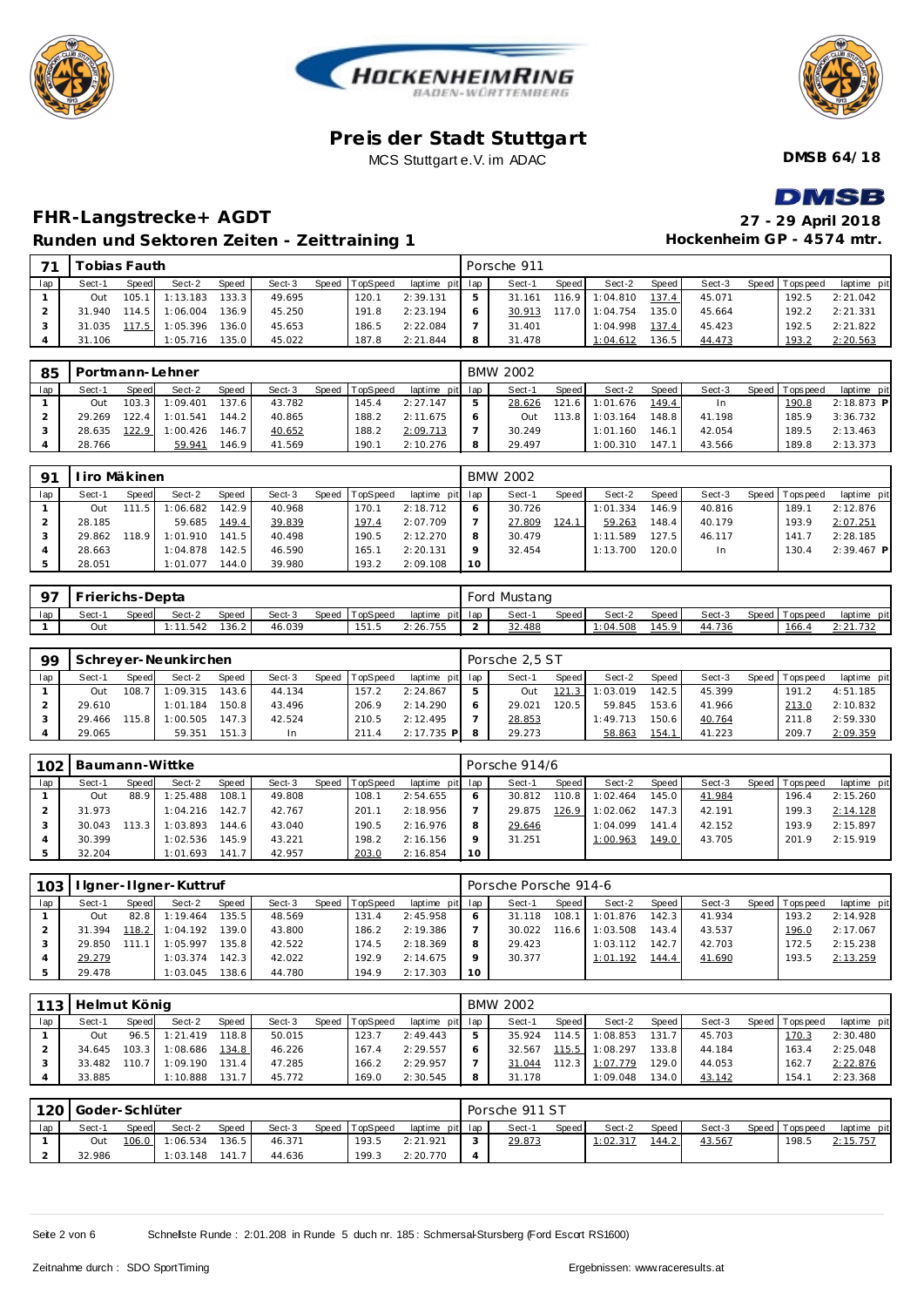





**DMSB 64/18**

## **DMSB**

**Hockenheim GP - 4574 mtr.**

## **FHR-Langstrecke+ AGDT 27 - 29 April 2018 Runden und Sektoren Zeiten - Zeittraining 1**

| 124 |        |        | Sanchez-Sanchez |       |        |       |          |                 |    | Porsche 911 ST |       |        |                    |        |                 |              |
|-----|--------|--------|-----------------|-------|--------|-------|----------|-----------------|----|----------------|-------|--------|--------------------|--------|-----------------|--------------|
| lap | Sect-1 | Speed  | Sect-2          | Speed | Sect-3 | Speed | TopSpeed | laptime pit lap |    | Sect-1         | Speed | Sect-2 | Speed              | Sect-3 | Speed Tops peed | laptime pit  |
|     | Out    | 106.8  | 1:07.392        | 143.6 | 42.945 |       | 160.2    | 2:23.717        |    | 27.249         |       | 56.529 | 157.2              | 39.182 | 218.2           | 2:02.960     |
|     | 28.685 | 130.0  | 59.310          | 148.6 | 40.347 |       | 208.9    | 2:08.342        |    | 27.619         | 132.4 | 57.219 | 155.4 <sub>1</sub> | 39.588 | 216.0           | 2:04.426     |
|     | 28.122 | 129.81 | 57.602          | 154.1 | 40.520 |       | 216.4    | 2:06.244        |    | 28.062         |       | 58.886 | 146.9              | In.    | 209.3           | $2:16.006$ P |
|     | 27.541 | 134.2  | 1:03.012        | 141.5 | 41.067 |       | 204.9    | 2:11.620        |    | Out            |       | 57.910 | 151<br>$\mathbf Q$ | 41.048 | 207.7           | 3:53.786     |
|     | 28.203 |        | 59.381          | 149.0 | 39.885 |       | 218.2    | 2:07.469        | 10 |                |       |        |                    |        |                 |              |

| 125 |        |       | Jodexnis-Chrzanowski |       |        |       |          |                 | Porsche 911 S/R |       |          |         |        |                 |             |
|-----|--------|-------|----------------------|-------|--------|-------|----------|-----------------|-----------------|-------|----------|---------|--------|-----------------|-------------|
| lap | Sect-1 | Speed | Sect-2               | Speed | Sect-3 | Speed | TopSpeed | laptime pit lap | Sect-1          | Speed | Sect-2   | Speed I | Sect-3 | Speed Tops peed | laptime pit |
|     | Out    | 98.7  | 1:11.894             | 140.6 | 43.199 |       | 147.7    | 2:27.594        | Out             | 126.9 | 57.690   | 156.3   | 42.456 | 212.6           | 3:13.746    |
|     | 29.150 | 126.3 | 1:01.371             | 142.9 | 43.371 |       | 213.0    | 2:13.892        | 28.015          | 132.4 | 1:00.172 | 150.8   | 42.027 | 213.4           | 2:10.214    |
|     | 28.837 | 30.4  | 1:00.538             | 152.3 | 43.661 |       | 197.1    | 2:13.036        | 27.717          |       | 57.985   | 156.1   | 41.131 | 213.4           | 2:06.833    |
|     | 28.900 |       | 59.686               | 150.4 | 42.335 |       | 210.5    | 2:10.921        | 28.217          |       | 58.249   | 153.4   | 40.606 | 212.2           | 2:07.072    |
|     | 28.006 | 124.0 | 1:00.133             | 154.3 | In.    |       | 212.2    | 2:17.733 P 10   |                 |       |          |         |        |                 |             |

|     | 127   di Casa-di Casa |       |          |       |        |                |                 |   | Porsche 911 ST |       |          |       |        |                 |              |
|-----|-----------------------|-------|----------|-------|--------|----------------|-----------------|---|----------------|-------|----------|-------|--------|-----------------|--------------|
| lap | Sect-1                | Speed | Sect-2   | Speed | Sect-3 | Speed TopSpeed | laptime pit lap |   | Sect-1         | Speed | Sect-2   | Speed | Sect-3 | Speed Tops peed | laptime pit  |
|     | Out                   | 94.9  | 1:19.060 | 109.0 | 49.774 | 121.3          | 2:45.692        | 5 | 29.754         | 122.7 | 1:03.602 | 139.5 | 45.146 | 167.7           | 2:18.502     |
|     | 30.736                | 122.9 | 1:00.308 | 146.9 | 42.198 | 208.5          | 2:13.242        |   | 31.619         | 94.5  | 1:10.202 | 134.2 | In.    | 155.2           | $2:39.182$ P |
|     | 28.861                | 121.9 | 1:12.240 | 149.2 | 43.476 | 142.1          | 2:24.577        |   | Out            |       | 1:04.507 | 143.4 | 42.092 | 176.5           | 5:13.813     |
|     | 29.129                |       | 59.104   | 147.9 | 41.505 | 207.3          | 2:09.738        | 8 |                |       |          |       |        |                 |              |

| 136 |        |       | Geissler-Weinzierl |       |        |       |          |                 |          | Alfa Romeo 1750 GT-Am |       |          |         |        |                 |             |
|-----|--------|-------|--------------------|-------|--------|-------|----------|-----------------|----------|-----------------------|-------|----------|---------|--------|-----------------|-------------|
| lap | Sect-1 | Speed | Sect-2             | Speed | Sect-3 | Speed | TopSpeed | laptime pit lap |          | Sect-1                | Speed | Sect-2   | Speed I | Sect-3 | Speed Tops peed | laptime pit |
|     | Out    |       | 1:08.917           | 134.0 | 42.675 |       | 157.2    | 2:24.602        |          | 30.336                |       | 1:03.276 | 144.6   | 44.670 | 198.5           | 2:18.282    |
|     | 29.783 |       | 1:01.575           | 145.4 | 41.007 |       | 191.2    | 2:12.365        |          | 31.451                |       | 1:00.216 | 147.3   | 42.582 | 198.2           | 2:14.249    |
|     | 29.124 |       | 1:02.486           | 140.3 | 42.384 |       | 196.7    | 2:13.994        | 8        | 29.434                |       | 1:04.689 | 123.0   | 49.635 | 194.2           | 2:23.758    |
|     | 28.940 |       | 1:00.582           | 146.3 | 42.617 |       | 194.6    | 2:12.139        | $\Omega$ | 28.622                |       | 1:01.549 | 143.6   | 42.976 | 197.1           | 2:13.147    |
|     | 29.670 |       | 1:03.639           | 142.5 | 42.244 |       | 183.1    | 2:15.553        | 10       |                       |       |          |         |        |                 |             |

| 161 |        |       | Hohlsiepe-Hohlsiepe |              |        |                |                 |   | Alfa Romeo Giulia Super |                    |          |       |        |                 |              |
|-----|--------|-------|---------------------|--------------|--------|----------------|-----------------|---|-------------------------|--------------------|----------|-------|--------|-----------------|--------------|
| lap | Sect-1 | Speed | Sect-2              | <b>Speed</b> | Sect-3 | Speed TopSpeed | laptime pit lap |   | Sect-1                  | Speed              | Sect-2   | Speed | Sect-3 | Speed Tops peed | laptime pit  |
|     | Out    | 82.9  | 1:45.776            | 88.7         | In     | 92.9           | $3:35.287$ P    |   | 36.719                  | 104.8 <sub>1</sub> | 1:15.392 | 118.8 | In.    | 168.5           | $2:49.715$ P |
|     | Out    |       | 1:39.520            | 90.2         | 59.442 | 100.9          | 4:17.704        | 5 | Out                     | 107.9              | 1:10.544 | 122.9 | 48.175 | 169.3           | 3:34.587     |
|     | 39.348 |       | : 20.781            | 124.9        | 47.942 | 116.1          | 2:48.071        |   | 32.792                  |                    | 1:09.625 | 124.7 | 46.461 | 169.3           | 2:28.878     |

| 164 |        |          | Praller-von der Leyen |       |        |       |          |                 |         | LAlfa Romeo 1750 GT-Am |       |          |       |        |                |             |
|-----|--------|----------|-----------------------|-------|--------|-------|----------|-----------------|---------|------------------------|-------|----------|-------|--------|----------------|-------------|
| lap | Sect-1 | Speed    | Sect-2                | Speed | Sect-3 | Speed | TopSpeed | laptime pit lap |         | Sect-1                 | Speed | Sect-2   | Speed | Sect-3 | Speed Topspeed | laptime pit |
|     | Out    | 102.6    | 1:07.990              | 134.5 | 43.082 |       | 163.6    | 2:24.464        | 6       | 30.128                 | 119.7 | 1:01.494 | 143.4 | 41.773 | 195.3          | 2:13.395    |
|     | 29.483 | 121.5    | 1:01.644              | 142.1 | 43.230 |       | 194.9    | 2:14.357        |         | 30.597                 | 122.0 | 1:00.281 | 147.1 | 42.062 | 195.3          | 2:12.940    |
|     | 30.363 | 121.2 I  | 1:01.132              | 143.0 | 45.793 |       | 196.4    | 2:17.288        | 8       | 29.426                 |       | 1:01.446 | 144.6 | 45.338 | 196.4          | 2:16.210    |
|     | 29.251 |          | 1:02.163              | 139.0 | 41.860 |       | 195.7    | 2:13.274        | $\circ$ | 28.950                 |       | 1:01.116 | 143.2 | 43.145 | 194.2          | 2:13.211    |
|     | 29.581 | 121<br>8 | 1:01.526              | 140.8 | 43.289 |       | 196.7    | 2:14.396        | 10      |                        |       |          |       |        |                |             |

|     |        |       | 169 Christian Bovensiepen |       |        |                |                 |   | Alfa Rome Giulia GTA |       |          |       |        |                 |              |
|-----|--------|-------|---------------------------|-------|--------|----------------|-----------------|---|----------------------|-------|----------|-------|--------|-----------------|--------------|
| lap | Sect-1 | Speed | Sect-2                    | Speed | Sect-3 | Speed TopSpeed | laptime pit lap |   | Sect-1               | Speed | Sect-2   | Speed | Sect-3 | Speed Tops peed | laptime pit  |
|     | Out    |       | 1:26.070                  | 111.0 | 50.906 | 114.4          | 2:58.844        | ь | 30.554               | 122.9 | 1:03.046 | 140.1 | 43.081 | 191.2           | 2:16.681     |
|     | 35.039 | 20.   | 1:14.128                  | 131.  | 45.360 | 138.3          | 2:34.527        |   | 30.742               | 20.5  | 1:03.737 | 139.5 | 42.922 | 190.1           | 2:17.401     |
|     | 33.368 |       | 1:06.048                  | 141.5 | 42.521 | '75.0          | 2:21.937        |   | 29.832               |       | 1:03.527 | 140.3 | In.    | 187.5           | $2:32.785$ P |
|     | 30.344 |       | 1:04.903                  | 142.5 | 44.084 | 189.8          | 2:19.331        | 8 |                      |       |          |       |        |                 |              |

|     | 170   Niestrath-Schnitzler |              |          |       |        |       |          |                 |        | Alfa Romeo GT-Am |       |        |       |        |                |             |
|-----|----------------------------|--------------|----------|-------|--------|-------|----------|-----------------|--------|------------------|-------|--------|-------|--------|----------------|-------------|
| lap | Sect-1                     | <b>Speed</b> | Sect-2   | Speed | Sect-3 | Speed | TopSpeed | laptime pit lap |        | Sect-            | Speed | Sect-2 | Speed | Sect-3 | Speed Topspeed | laptime pit |
|     | Out                        | 112.5        | 1:07.524 | 137.8 | 42.280 |       | 147.9    | 2:20.569        | $\sim$ | 28.887           |       | 59.580 | 150.6 | 39.999 | 201.           | 2:08.466    |
|     | 13:21.886                  | 0.1          | 1:02.264 | 139.0 | 41.420 |       | 197.     | 15:05.570       |        |                  |       |        |       |        |                |             |

|     | 173   Mariusz Kubis |       |          |       |        |                |                 |     | l Alfa Romeo 1750 GT-Am |       |          |         |        |                 |              |
|-----|---------------------|-------|----------|-------|--------|----------------|-----------------|-----|-------------------------|-------|----------|---------|--------|-----------------|--------------|
| lap | Sect-1              | Speed | Sect-2   | Speed | Sect-3 | Speed TopSpeed | laptime pit lap |     | Sect-1                  | Speed | Sect-2   | Speed I | Sect-3 | Speed Tops peed | laptime pit  |
|     | Out                 | 99.3  | 1:19.664 | 136.2 | 49.528 | 100.6          | 2:45.690        | -5  | 29.369                  |       | 1:02.237 | 142.5   | 42.316 | 187.5           | 2:13.922     |
|     | 29.857              |       | 1:02.440 | 144.0 | 42.947 | 186.5          | 2:15.244        | -6  | 29.228                  |       | 1:02.229 | 147.9   | 41.908 | 188.5           | 2:13.365     |
|     | 30.074              | 114.8 | 1:01.944 | 148.6 | 43.071 | 185.2          | 2:15.089        |     | 28.812                  |       | 1:01.786 | 146.5   | In.    | 187.8           | $2:24.340$ P |
|     | 29.403              |       | 1:02.187 | 149.0 | 41.675 | 186.5          | 2:13.265        | - 8 |                         |       |          |         |        |                 |              |

Seite 3 von 6 Schnelste Runde : 2:01.208 in Runde 5 duch nr. 185 : Schmersal-Stursberg (Ford Escort RS1600)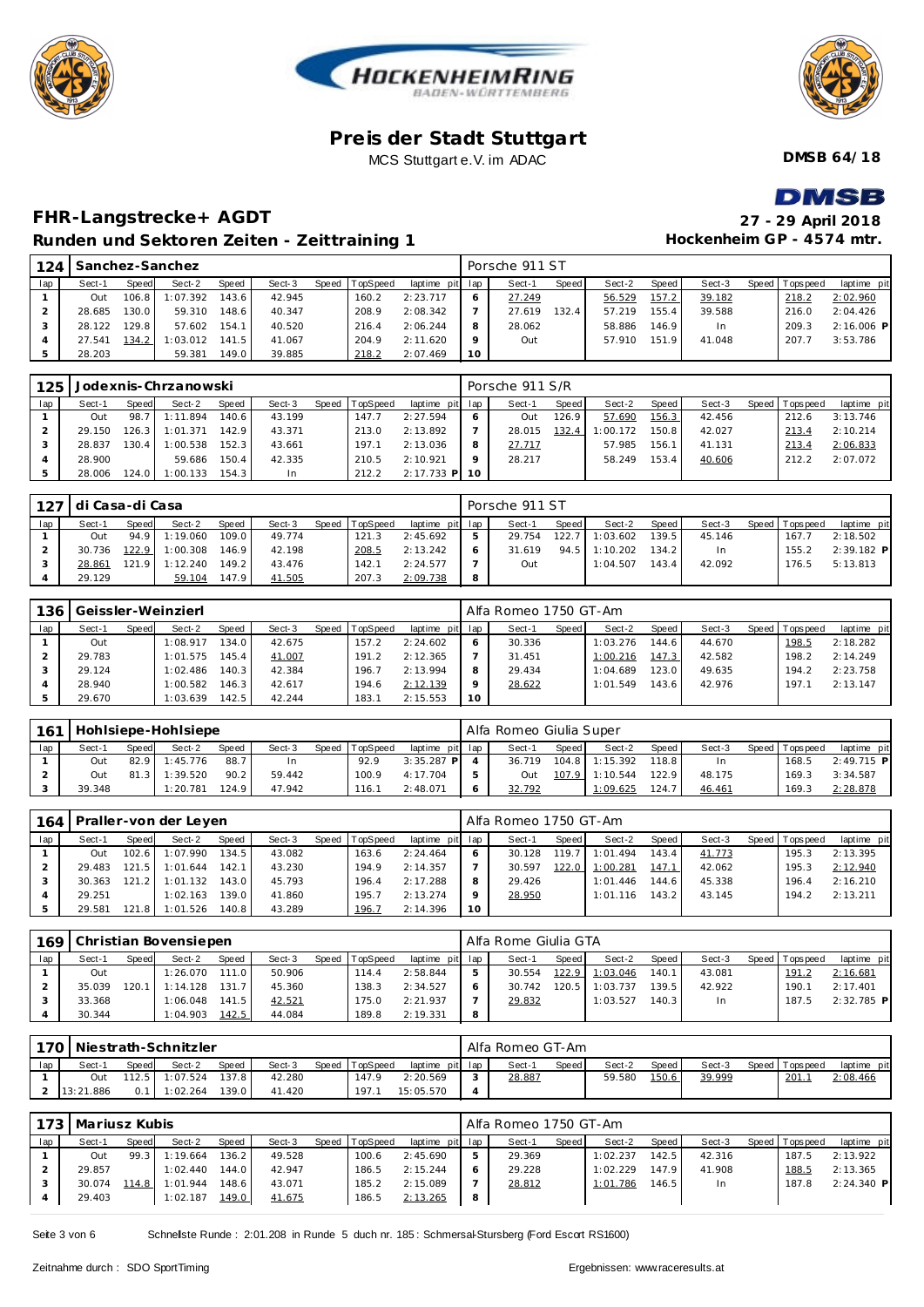





**DMSB 64/18**

## DMSR

### **FHR-Langstrecke+ AGDT 27 - 29 April 2018 Runden und Sektoren Zeiten - Zeittraining 1**

| $\blacksquare$            |
|---------------------------|
| 27 - 29 April 2018        |
| Hockenheim GP - 4574 mtr. |

| 174 | Thomas Weiske |       |          |       |        |       |                 |                 |   | Porsche 914/6 GT |       |          |       |        |                |             |
|-----|---------------|-------|----------|-------|--------|-------|-----------------|-----------------|---|------------------|-------|----------|-------|--------|----------------|-------------|
| lap | Sect-1        | Speed | Sect-2   | Speed | Sect-3 | Speed | <b>TopSpeed</b> | laptime pit lap |   | Sect-1           | Speed | Sect-2   | Speed | Sect-3 | Speed Topspeed | laptime pit |
|     | Out           | 99.0  | 1:19.722 | 127.5 | 46.636 |       | 134.0           | 2:41.277        |   | 32.081           | 118.7 | 1:03.120 | 143.6 | 44.270 | 191.2          | 2:19.471    |
|     | 32.794        |       | 1:04.593 | 139.4 | 42.834 |       | 195.7           | 2:20.221        |   | 30.086           | 125.1 | 1:01.913 | 146.1 | 43.088 | 187.2          | 2:15.087    |
|     | 29.991        |       | 1:04.709 | 140.1 | 45.754 |       | 191.8           | 2:20.454        | O | 30.348           |       | 1:03.544 | 143.0 | 45.227 | 194.2          | 2:19.119    |

|     |        |       | 177   Höhbusch-Pangert-Seidel |       |        |                |                 |   | <b>BMW 2002</b> |         |                |         |        |                 |             |
|-----|--------|-------|-------------------------------|-------|--------|----------------|-----------------|---|-----------------|---------|----------------|---------|--------|-----------------|-------------|
| lap | Sect-1 | Speed | Sect-2                        | Speed | Sect-3 | Speed TopSpeed | laptime pit lap |   | Sect-1          | Speed I | Sect-2         | Speed I | Sect-3 | Speed Tops peed | laptime pit |
|     | Out    | 96.9  | 1:32.329                      | 120.9 | 50.042 | 111.0          | 2:59.650        | 5 | 35.931          | 104.1   | 1:09.215       | 129.3   | 47.197 | 164.9           | 2:32.343    |
|     | 36.126 |       | 1:15.158                      | 122.2 | 47.750 | 163.9          | 2:39.034        |   | 32.730          |         | 113.4 1:06.876 | 131.5   | 44.652 | 168.0           | 2:24.258    |
|     | 33.279 |       | 1:11.276                      | 125.6 | 44.524 | 152.1          | 2:29.079        |   | 34.426          |         | 1:14.205       | 124.0   | 47.294 | 120.3           | 2:35.925    |
|     | 32.173 |       | 1:08.474                      | 131.4 | 45.582 | 167.4          | 2:26.229        | 8 | 35.170          |         | 1:07.452       | 130.8   | 43.549 | 162.4           | 2:26.171    |

| 181 |        |       | van Hooydonk-Georgi |        |        |       |          |                 |         | BMW 2002ti |       |          |                    |        |       |            |             |
|-----|--------|-------|---------------------|--------|--------|-------|----------|-----------------|---------|------------|-------|----------|--------------------|--------|-------|------------|-------------|
| lap | Sect-1 | Speed | Sect-2              | Speed  | Sect-3 | Speed | TopSpeed | laptime pit lap |         | Sect-1     | Speed | Sect-2   | Speed              | Sect-3 | Speed | T ops peed | laptime pit |
|     | Out    | 109.9 | 1:08.428            | 141.5  | 42.853 |       | 155.2    | 2:24.098        |         | 28.191     | 127.2 | 1:00.115 | 149.6              | 41.307 |       | 199.6      | 2:09.613    |
|     | 29.108 | 25.6  | 1:01.715            | 147.91 | 42.665 |       | 192.5    | 2:13.488        |         | 29.787     | 122.7 | 1:01.433 | 149.2 <sub>1</sub> | 40.927 |       | 195.7      | 2:12.147    |
|     | 29.523 | 26.6  | 1:00.934            | 146.1  | 42.354 |       | 201.5    | 2:12.811        |         | 28.502     |       | 1:05.946 | 147.1              | 41.716 |       | 195.3      | 2:16.164    |
|     | 28.772 |       | 59.507              | 150.4  | In.    |       | 199.6    | $2:16.556$ P    | $\circ$ | 29.738     |       | 1:02.327 | 147.9              | 42.330 |       | 199.3      | 2:14.395    |
|     | Out    |       | 1:06.845            | 143.4  | 42.179 |       | 184.6    | 3:09.430        | 10      |            |       |          |                    |        |       |            |             |

| 185 |        |       | Schmersal-Stursberg |       |        |                |                 |   | Ford Escort RS1600 |        |          |         |        |                 |              |
|-----|--------|-------|---------------------|-------|--------|----------------|-----------------|---|--------------------|--------|----------|---------|--------|-----------------|--------------|
| lap | Sect-1 | Speed | Sect-2              | Speed | Sect-3 | Speed TopSpeed | laptime pit lap |   | Sect-1             | Speed  | Sect-2   | Speed I | Sect-3 | Speed Tops peed | laptime pit  |
|     | Out    |       | 95.6 1:17.345       | 132.8 | 42.304 | 110.9          | 2:35.414        |   | 26.965             |        | 55.994   | 157.4   | 38.249 | 210.7           | 2:01.208     |
|     | 28.187 |       | 126.6 1:01.056      | 145.4 | 40.841 | 209.7          | 2:10.084        |   | 26.614             | 131.5  | 56.198   | 157.0   | 37.948 | 209.7           | $2:00.760$ D |
|     | 27.047 |       | 1:01.955            | 148.8 | 39.321 | 201.           | 2:08.323        |   | 29.017             | 122.6. | 1:01.775 | 143.0   | In     | 185.2           | $2:22.702$ P |
|     | 26.979 |       | 59.431              | 153.4 | 38.274 | 211.8          | 2:04.684        | 8 |                    |        |          |         |        |                 |              |

|     | 186   Glaser-Schindler (DEU) |              |          |       |        |                |                 | Ford Escort RS1600 |       |        |        |        |                 |              |
|-----|------------------------------|--------------|----------|-------|--------|----------------|-----------------|--------------------|-------|--------|--------|--------|-----------------|--------------|
| lap | Sect-1                       | <b>Speed</b> | Sect-2   | Speed | Sect-3 | Speed TopSpeed | laptime pit lap | Sect-1             | Speed | Sect-2 | Speed  | Sect-3 | Speed Tops peed | laptime pit  |
|     | Out                          |              | 1:05.247 | 152.3 | 42.965 | 175.3          | 2:18.848        | 27.199             | 131.4 | 56.692 | 157.2  | 38.814 | 204.9           | 2:02.705     |
|     | 31.085                       |              | 58.614   | 156.5 | 41.536 | 210.9          | 2:11.235        | 27.466             |       | 57.854 | 155.61 | In.    | 206.5           | $2:11.117$ P |
|     | 28.029                       | 120.8        | 59.074   | 155.8 | 38.971 | 202.6          | 2:06.074        |                    |       |        |        |        |                 |              |

| 196 |        |        | Wilms-Dannesberger |       |        |       |          |                 |   | Alfa Romeo GT-Am |          |          |        |        |                 |              |
|-----|--------|--------|--------------------|-------|--------|-------|----------|-----------------|---|------------------|----------|----------|--------|--------|-----------------|--------------|
| lap | Sect-1 | Speed  | Sect-2             | Speed | Sect-3 | Speed | TopSpeed | laptime pit lap |   | Sect-1           | Speed    | Sect-2   | Speed. | Sect-3 | Speed Tops peed | laptime pit  |
|     | Out    | 113.71 | 1:06.742           | 146.7 | 41.923 |       | 144.0    | 2:19.125        | ь | 30.135           | 8<br>111 | 1:03.822 | 140.8  | 43.674 | 191.2           | 2:17.631     |
|     | 31.954 | 1112   | 1:05.129           | 138.1 | 43.834 |       | 191.5    | 2:20.917        |   | 28.947           |          | 1:01.649 | 144.8  | In.    | 192.5           | $2:25.697$ P |
|     | 31.350 | 117.9  | 1:02.436           | 146.5 | 42.253 |       | 192.9    | 2:16.039        |   | Out              |          | 1:02.033 | 146.5  | 40.240 | 189.8           | 3:54.128     |
|     | 31.426 |        | 1:02.100           | 148.8 | 40.195 |       | 194.9    | 2:13.721        | 8 | 28.758           |          | 1:01.492 | 144.8  | 40.668 | 184.9           | 2:10.918     |

| 504 | Michaelis-Brandt |              |                 |                    |        |                |                 | René Bonnet CRB01 |       |          |        |        |                 |             |
|-----|------------------|--------------|-----------------|--------------------|--------|----------------|-----------------|-------------------|-------|----------|--------|--------|-----------------|-------------|
| lap | Sect-1           | <b>Speed</b> | Sect-2          | Speed              | Sect-3 | Speed TopSpeed | laptime pit lap | Sect-1            | Speed | Sect-2   | Speed  | Sect-3 | Speed Tops peed | laptime pit |
|     | Out              | 93.0         | 1:19.391        | 124.6 <sub>1</sub> | 49.984 | 128.4          | 2:47.075        | 35.589            | 99.4  | 1:14.672 | 124.61 | 48.569 | 168.0           | 2:38.830    |
|     | 36.152           |              | $97.2$ 1:12.626 | 124.1              | 48.326 | 176.8          | 2:37.104        | 35.342            | 93.6  | 1:16.690 | 116.8  | 48.337 | 137.4           | 2:40.369    |
|     | 34.452           |              | 1:10.959        | 123.1              | 49.103 | 178.8          | 2:34.514        | 35.425            |       | 1:13.927 | 117.1  | 48.753 | 163.6           | 2:38.105    |
|     | 34.608           | 99.4         | 1:12.085        | 124.9              | 48.438 | 170.9          | 2:35.131        |                   |       |          |        |        |                 |             |

| 505 |        |       | Dr. Brandt-Brandt-Michaelis |              |        |                |             |     | Elva MKIII |       |          |       |        |                |             |
|-----|--------|-------|-----------------------------|--------------|--------|----------------|-------------|-----|------------|-------|----------|-------|--------|----------------|-------------|
| lap | Sect-1 | Speed | Sect-2                      | <b>Speed</b> | Sect-3 | Speed TopSpeed | laptime pit | lap | Sect-1     | Speed | Sect-2   | Speed | Sect-3 | Speed Topspeed | laptime pit |
|     | Out    | 103.9 | 1:18.238                    | 122.4        | 49.571 | 17.5           | 2:45.437    |     | 31.459     |       | 1:07.845 | 134.7 | 49.054 | 166.2          | 2:28.358    |
|     | 31.316 |       | 1:05.457                    | 137.2        | 44.165 | 172.0          | 2:20.938    |     | 30.584     |       | 1:04.519 | 137.9 | 43.654 | 184.6          | 2:18.757    |
|     | 31.931 |       | 1:07.562                    | 134.8        | 44.714 | 158.6          | 2:24.207    |     | 32.964     |       | 1:06.435 | 131.4 | 42.918 | 178.8          | 2:22.317    |
|     | 32.249 |       | 1:06.264                    | 137.4        | 46.248 | 180.3          | 2:24.761    | 8   | 31.778     |       | 1:04.151 | 137.9 | 42.438 | 177.9          | 2:18.367    |

| 508 |        |        | Koppenwallner-Koppenwallner |       |        |       |          |                 |    | Huffaker Genie Mk8 |       |        |                    |        |                |             |
|-----|--------|--------|-----------------------------|-------|--------|-------|----------|-----------------|----|--------------------|-------|--------|--------------------|--------|----------------|-------------|
| lap | Sect-1 | Speed  | Sect-2                      | Speed | Sect-3 | Speed | TopSpeed | laptime pit lap |    | Sect-1             | Speed | Sect-2 | Speed I            | Sect-3 | Speed Topspeed | laptime pit |
|     | Out    | 97.    | 1:13.324                    | 143.4 | 47.799 |       | 141.4    | 2:36.852        |    | 27.750             | 124.4 | 57.078 | 176.8              | 41.510 | 203.8          | 2:06.338    |
|     | 29.459 | 116.31 | 58.602                      | 164.4 | 41.886 |       | 192.2    | 2:09.947        |    | 27.473             | 124.4 | 56.789 | 182.1              | 42.262 | 212.2          | 2:06.524    |
|     | 28.633 | 123.4  | 1:00.461                    | 170.6 | 40.517 |       | 168.0    | 2:09.611        |    | 27.908             |       | 57.268 | 178.2 <sub>1</sub> | 40.492 | 217.7          | 2:05.668    |
|     | 27.449 |        | 55.876                      | 180.0 | 41.006 |       | 220.0    | 2:04.331        |    | 27.496             |       | 54.788 | 170.9              | 40.730 | 231.8          | 2:03.014    |
|     | 27.736 | 126.5  | 56.876                      | 170.3 | 40.856 |       | 201.5    | 2:05.468        | 10 |                    |       |        |                    |        |                |             |

Seite 4 von 6 Schnelste Runde : 2:01.208 in Runde 5 duch nr. 185 : Schmersal-Stursberg (Ford Escort RS1600)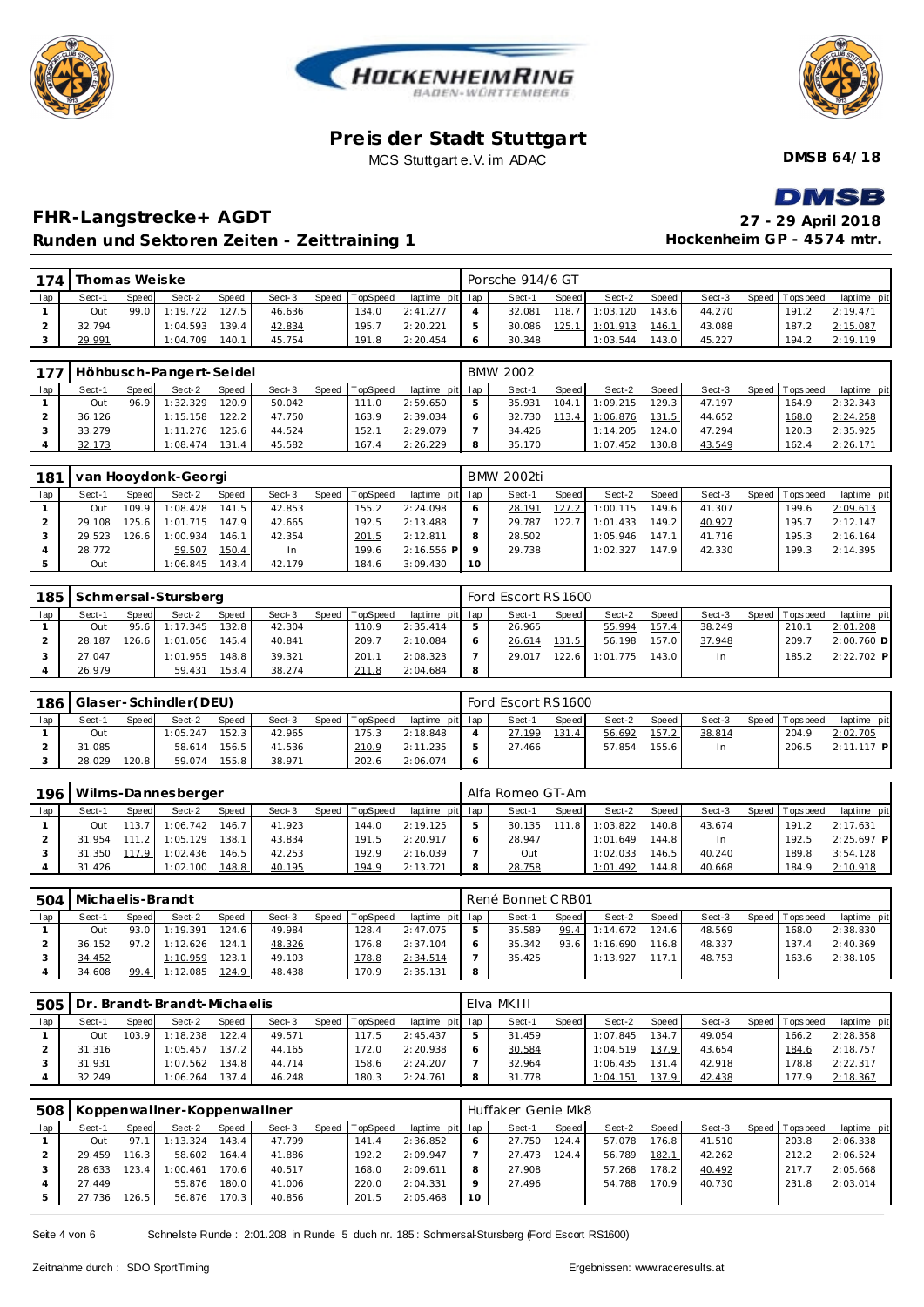





**DMSB 64/18**

## **DMSR**

### **FHR-Langstrecke+ AGDT 27 - 29 April 2018 Runden und Sektoren Zeiten - Zeittraining 1**

| 27 - 29 April 2018        |
|---------------------------|
| Hockenheim GP - 4574 mtr. |

| 509 |        |       | Wolfgang Henseler (DEU) |       |        |                |                 |   | Crossle C95    |       |                       |       |        |                 |             |
|-----|--------|-------|-------------------------|-------|--------|----------------|-----------------|---|----------------|-------|-----------------------|-------|--------|-----------------|-------------|
| lap | Sect-1 | Speed | Sect-2                  | Speed | Sect-3 | Speed TopSpeed | laptime pit lap |   | Sect-1         | Speed | Sect-2                | Speed | Sect-3 | Speed Tops peed | laptime pit |
|     | Out    |       | 86.5 1:19.537           | 114.5 | 51.278 | 133.2          | 2:47.383        | 5 | $29.612$ 112.4 |       | 1:04.840              | 143.8 | 45.627 | 197.1           | 2:20.079    |
|     | 34.658 | 102.1 | 1:07.651                | 137.2 | 46.771 | 171.4          | 2:29.080        |   |                |       | 29.715 114.3 1:01.018 | 157.9 | 43.682 | 207.3           | 2:14.415    |
|     | 30.117 |       | 1:04.469                | 140.6 | 47.696 | 193.5          | 2:22.282        |   | 29.506 117.4   |       | 1:00.773              | 147.9 | 43.154 | 206.7           | 2:13.433    |
|     | 31.430 |       | 1:04.656                | 130.0 | 48.341 | 186.9          | 2:24.427        | 8 | 28.266         |       | 1:01.688              | 141.5 | 44.509 | 208.9           | 2:14.463    |

| 515 | l Stefan Eckert |       |          |                    |        |                |                 |    | Porsche 356 A |       |          |         |        |                |             |
|-----|-----------------|-------|----------|--------------------|--------|----------------|-----------------|----|---------------|-------|----------|---------|--------|----------------|-------------|
| lap | Sect-1          | Speed | Sect-2   | Speed              | Sect-3 | Speed TopSpeed | laptime pit lap |    | Sect-1        | Speed | Sect-2   | Speed I | Sect-3 | Speed Topspeed | laptime pit |
|     | Out             | 95.7  | 1:18.189 | 123.7              | 50.042 | 139.4          | 2:49.539        | 5  | 35.414        |       | 1:10.272 | 132.5   | 47.838 | 172.5          | 2:33.524    |
|     | 34.942          |       | 1:08.983 | 132.8 <sub>1</sub> | 49.112 | 172.8          | 2:33.037        | -6 | 34.766        |       | 1:08.289 | 134.3   | 47.396 | 177.9          | 2:30.451    |
|     | 33.703          |       | 1:09.069 | 132.4              | 47.300 | 172.0          | 2:30.072        |    | 34.282        |       | 1:07.357 | 133.3   | 47.142 | 176.2          | 2:28.781    |
|     | 33.903          |       | 1:08.471 | 132.0              | 47.435 | 176.5          | 2:29.809        | -8 |               |       |          |         |        |                |             |

| 516 |        |              | Bernd Langewiesche |              |        |       |                 |                 | Lotus MK IX |       |          |       |           |       |          |              |
|-----|--------|--------------|--------------------|--------------|--------|-------|-----------------|-----------------|-------------|-------|----------|-------|-----------|-------|----------|--------------|
| lap | Sect-1 | <b>Speed</b> | Sect-2             | <b>Speed</b> | Sect-3 | Speed | <b>TopSpeed</b> | laptime pit lap | Sect-1      | Speed | Sect-2   | Speed | Sect-3    | Speed | Topspeed | laptime pit  |
|     | Out    | 95.9         | 1:16.349           | 128.1        | 47.353 |       | 134.5           | 2:39.503        | 30.786      |       | 1:03.659 | 141.2 | 44.541    |       | 190.8    | 2:18.986     |
|     | 32.750 |              | 1:05.143           | 140.61       | 46.462 |       | 186.9           | 2:24.355        | 31.352      | 115.3 | 1:05.429 | 134.5 | 44.367    |       | 192.9    | 2:21.148     |
|     | 30.691 |              | 1:02.719           | 140.4        | 44.007 |       | 190.8           | 2:17.417        | 30.528      |       | 1:04.410 | 139.0 | 44.035    |       | 192.9    | 2:18.973     |
|     | 30.800 |              | 1:04.441           | 139.4        | 43.924 |       | 190.1           | 2:19.165        | 33.623      |       | 1:13.510 | 118.8 | <b>In</b> |       | 155.6    | $2:46.148$ P |

|     |        |              | 517   Dr. Oliver Hartmann |              |        |                |                 |         | Lotus 17 |              |          |       |           |                 |              |
|-----|--------|--------------|---------------------------|--------------|--------|----------------|-----------------|---------|----------|--------------|----------|-------|-----------|-----------------|--------------|
| lap | Sect-1 | <b>Speed</b> | Sect-2                    | <b>Speed</b> | Sect-3 | Speed TopSpeed | laptime pit lap |         | Sect-1   | <b>Speed</b> | Sect-2   | Speed | Sect-3    | Speed Tops peed | laptime pit  |
|     | Out    |              | 79.8 1:18.969             | 127.5        | 45.032 |                | 2:40.690        | 4       | 30.489   | 120.3        | 1:05.375 | 139.0 | <b>In</b> | 161.9           | $2:33.777$ P |
|     | 32.584 | 110.9        | 1:09.240                  | 135.2        | 44.645 | 148.1          | 2:26.469        | 5       | Out      |              | 1:03.461 | 142.5 | 43.761    | 194.6           | 5:47.368     |
|     | 32.022 |              | :07.675                   | 144.8        | 45.989 | '77.6          | 2:25.686        | $\circ$ |          |              |          |       |           |                 |              |

|     | 518   Horlacher-Bethke |       |          |              |        |       |                 |                 | Morris Cooper S |         |          |       |        |                 |             |
|-----|------------------------|-------|----------|--------------|--------|-------|-----------------|-----------------|-----------------|---------|----------|-------|--------|-----------------|-------------|
| lap | Sect-1                 | Speed | Sect-2   | <b>Speed</b> | Sect-3 | Speed | <b>TopSpeed</b> | laptime pit lap | Sect-1          | Speed I | Sect-2   | Speed | Sect-3 | Speed Tops peed | laptime pit |
|     | Out                    | 90.1  | 1:16.839 | 129.3        | 47.404 |       | 29.0            | 2:43.130        | $34.412$ 112.4  |         | 1:05.568 | 137.4 | 44.879 | 177.0           | 2:24.859    |
|     | 33.396                 | 106.8 | 1:07.733 | 133.0        | 46.305 |       | 174.5           | 2:27.434        | 31.915          | 1127    | 1:06.206 | 133.5 | 45.135 | 169.3           | 2:23.256    |
|     | 32.488                 |       | 1:06.746 | 133.8        | 46.284 |       | 173.9           | 2:25.518        | 32.061          | 114.0   | 1:05.879 | 133.0 | 46.143 | 170.9           | 2:24.083    |
|     | 32.513                 |       | 1:08.151 | 134.0        | 45.970 |       | 171.2           | 2:26.634        | 31.644          |         | 1:05.556 | 134.3 | 45.173 | 168.2           | 2:22.373    |

| 519 |        |       | Dr. Gerwalt Muhle |       |        |       |          |                 | Porsche 356 A |       |          |       |        |                   |             |
|-----|--------|-------|-------------------|-------|--------|-------|----------|-----------------|---------------|-------|----------|-------|--------|-------------------|-------------|
| lap | Sect-1 | Speed | Sect-2            | Speed | Sect-3 | Speed | TopSpeed | laptime pit lap | Sect-1        | Speed | Sect-2   | Speed | Sect-3 | Speed   Tops peed | laptime pit |
|     | Out    | 86.1  | 1:30.394          | 109.5 | 56.607 |       | 114.6    | 3:06.899        | 37.237        |       | 1:16.628 | 118.4 | 52.964 | 166.2             | 2:46.829    |
|     | 41.500 |       | 1:18.504          | 121.8 | 55.030 |       | 160.2    | 2:55.034        | 37.354        |       | 1:15.484 | 119.1 | 55.661 | 169.C             | 2:48.499    |
|     | 38.932 |       | 1:17.908          | 18.7  | 54.163 |       | 143.2    | 2:51.003        | 37.610        |       | 1:15.401 | 121.5 | 53.754 | 155.2             | 2:46.765    |
|     | 38.153 |       | 1:17.496          | 121.6 | 52.866 |       | 152.8    | 2:48.515        |               |       |          |       |        |                   |             |

|     | 520   Achim Rossmann |              |          |        |        |       |          |                 | Alfa Romeo Giulia TI Super |       |          |       |           |                 |              |
|-----|----------------------|--------------|----------|--------|--------|-------|----------|-----------------|----------------------------|-------|----------|-------|-----------|-----------------|--------------|
| lap | Sect-1               | <b>Speed</b> | Sect-2   | Speed  | Sect-3 | Speed | TopSpeed | laptime pit lap | Sect-1                     | Speed | Sect-2   | Speed | Sect-3    | Speed Tops peed | laptime pit  |
|     | Out                  | 96.3         | 1:23.961 | 121.3  | 51.165 |       | 122.4    | 2:53.358        | 32.647                     |       | 1:07.653 | 130.0 | 47.063    | 178.5           | 2:27.363     |
|     | 35.533               |              | :09.805  | 129.01 | 48.262 |       | 174.2    | 2:33.600        | 38.109                     |       | 1:27.071 | 108.2 | <b>In</b> | 111.3           | $3:08.175$ P |
|     | 32.803               |              | :09.875  | 125.4  | 46.922 |       | 177.3    | 2:29.600        |                            |       |          |       |           |                 |              |

| 521 |        |       | Christopher Stahl |              |        |                |                 |              | Jaquar Lister |             |          |       |        |                 |             |
|-----|--------|-------|-------------------|--------------|--------|----------------|-----------------|--------------|---------------|-------------|----------|-------|--------|-----------------|-------------|
| lap | Sect-1 | Speed | Sect-2            | <b>Speed</b> | Sect-3 | Speed TopSpeed | laptime pit lap |              | Sect-1        | Speed       | Sect-2   | Speed | Sect-3 | Speed Tops peed | laptime pit |
|     | Out    | 91.1  | 1:12.412          | 140.3        | 49.780 | 155.4          | 2:37.294        | 5            | 30.205        | 111<br>.O I | 1:00.155 | 155.6 | 43.716 | 216.0           | 2:14.076    |
|     | 33.394 | 99.3  | 1:09.079          | 152.3        | 48.434 | 178.2          | 2:30.907        | <sub>6</sub> | 30.079        |             | 1:01.169 | 153.2 | 45.406 | 212.2           | 2:16.654    |
|     | 30.815 |       | 1:03.256          | 151.5        | 43.870 | 204.9          | 2:17.941        |              | 29.518        |             | 1:00.237 | 159.5 | 43.625 | 218.2           | 2:13.380    |
|     | 30.222 |       | 1:01.875          | 154.5        | 45.990 | 205.7          | 2:18.087        | 8            |               |             |          |       |        |                 |             |

|     | 522 Markus Jörg |       |          |              |        |                |                 | Lotus Eleven |              |        |       |        |                   |             |
|-----|-----------------|-------|----------|--------------|--------|----------------|-----------------|--------------|--------------|--------|-------|--------|-------------------|-------------|
| lap | Sect-1          | Speed | Sect-2   | <b>Speed</b> | Sect-3 | Speed TopSpeed | laptime pit lap | Sect-1       | <b>Speed</b> | Sect-2 | Speed | Sect-3 | Speed   Tops peed | laptime pit |
|     | Out             | 75.5  | 1:44.389 | 75.9         | 1n     | 88.8           | $3:30.334$ P    | 28.779       |              | 58.109 | 150.0 | 39.698 | 208.              | 2:06.586    |
|     | Out             |       | 1:00.019 | 149.6        | 39.530 | 206.7          | 10:47.261       | 28.235       |              | 58.418 | 154.1 | 39.307 | 215.6             | 2:05.960    |
|     | 28.596          |       | 59.248   | 151.5        | 39.606 | 206.5          | 2:07.450        |              |              |        |       |        |                   |             |

Seite 5 von 6 Schnelste Runde : 2:01.208 in Runde 5 duch nr. 185 : Schmersal-Stursberg (Ford Escort RS1600)